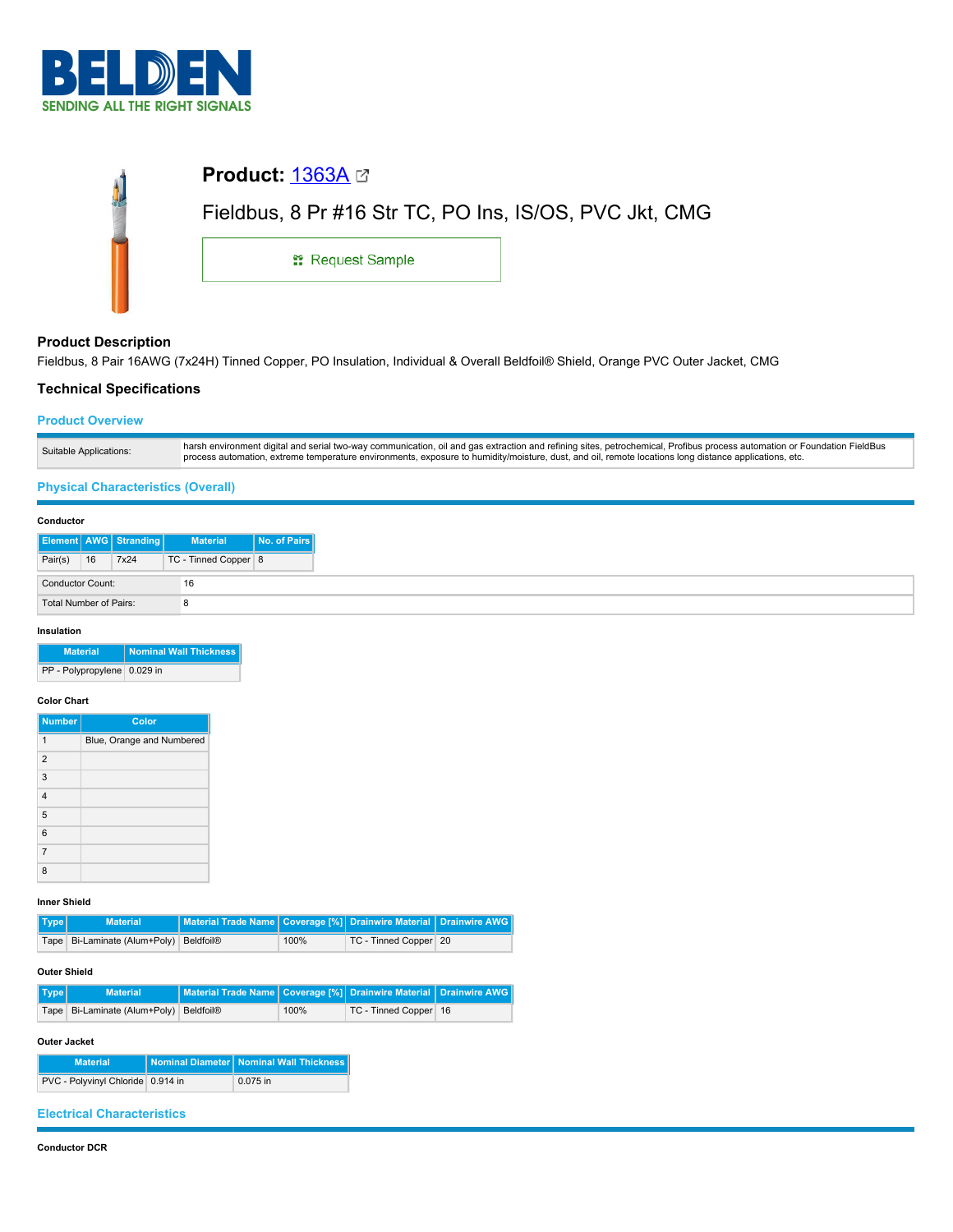|                                                            | Individual Pair Nominal Shield DCR   |                |                |
|------------------------------------------------------------|--------------------------------------|----------------|----------------|
| 7.5 Ohm/1000ft                                             |                                      | 4.2 Ohm/1000ft | 4.9 Ohm/1000ft |
| Capacitance                                                |                                      |                |                |
|                                                            | Nom. Capacitance Conductor to Shield |                |                |
| 45 pF/ft                                                   |                                      |                |                |
| Inductance                                                 |                                      |                |                |
|                                                            |                                      |                |                |
|                                                            |                                      |                |                |
| Nominal Inductance<br>$0.19$ µH/ft                         |                                      |                |                |
| Impedance                                                  |                                      |                |                |
| Nominal Characteristic Impedance                           |                                      |                |                |
|                                                            |                                      |                |                |
| 100 Ohm                                                    |                                      |                |                |
| High Frequency (Nominal/Typical)<br><b>Frequency [MHz]</b> | <b>Nom. Insertion Loss</b>           |                |                |

| Nominal Velocity of Propagation (VP) [%] |  |
|------------------------------------------|--|
| 66%                                      |  |

**Current**

| Max. Recommended Current [A] |
|------------------------------|
|                              |

5.2 Amps per Conductor

### **Voltage**

| <b>UL Voltage Rating</b><br>300 V RMS              |                                                                                                       |
|----------------------------------------------------|-------------------------------------------------------------------------------------------------------|
|                                                    | Electrical Characteristics Notes: Max Propagation Delay Change From 7.812 kHz to 39.06 kHz: 518 pS/ft |
| Other Electrical Characteristic 2: 31.25 KBits/sec |                                                                                                       |

## **Temperature Range**

| UL Temp Rating:              | $105^{\circ}$ C<br>. |
|------------------------------|----------------------|
| Operating Temperature Range: | -40°C to +105°C      |

## **Mechanical Characteristics**

| Oil Resistance:                     | Yes            |
|-------------------------------------|----------------|
| Bulk Cable Weight:                  | 360 lbs/1000ft |
| Max. Pull Tension:                  | 571 lbs        |
| Min. Bend Radius/Minor Axis: 9.1 in |                |

## **Standards**

| NEC Articles:         | Article 725, Article 727, Article 800 |
|-----------------------|---------------------------------------|
| NEC/(UL) Compliance:  | CMG, ITC-ER, PLTC-ER                  |
| CEC/C(UL) Compliance: | <b>CMG</b>                            |

## **Applicable Environmental and Other Programs**

| EU Directive 2000/53/EC (ELV): Yes              |                               |
|-------------------------------------------------|-------------------------------|
| EU Directive 2003/11/EC (BFR): Yes              |                               |
| EU Directive 2011/65/EU<br>(RoHS 2):            | Yes                           |
| EU Directive 2012/19/EU<br>(WEEE):              | Yes                           |
| EU Directive 2015/863/EU<br>(RoHS 2 amendment): | Yes                           |
| EU Directive Compliance:                        | EU Directive 2003/11/EC (BFR) |
| EU CE Mark:                                     | Yes                           |

## **Suitability**

| Suitability - Burial: | Yes |
|-----------------------|-----|
| Suitability - Indoor: | Yes |